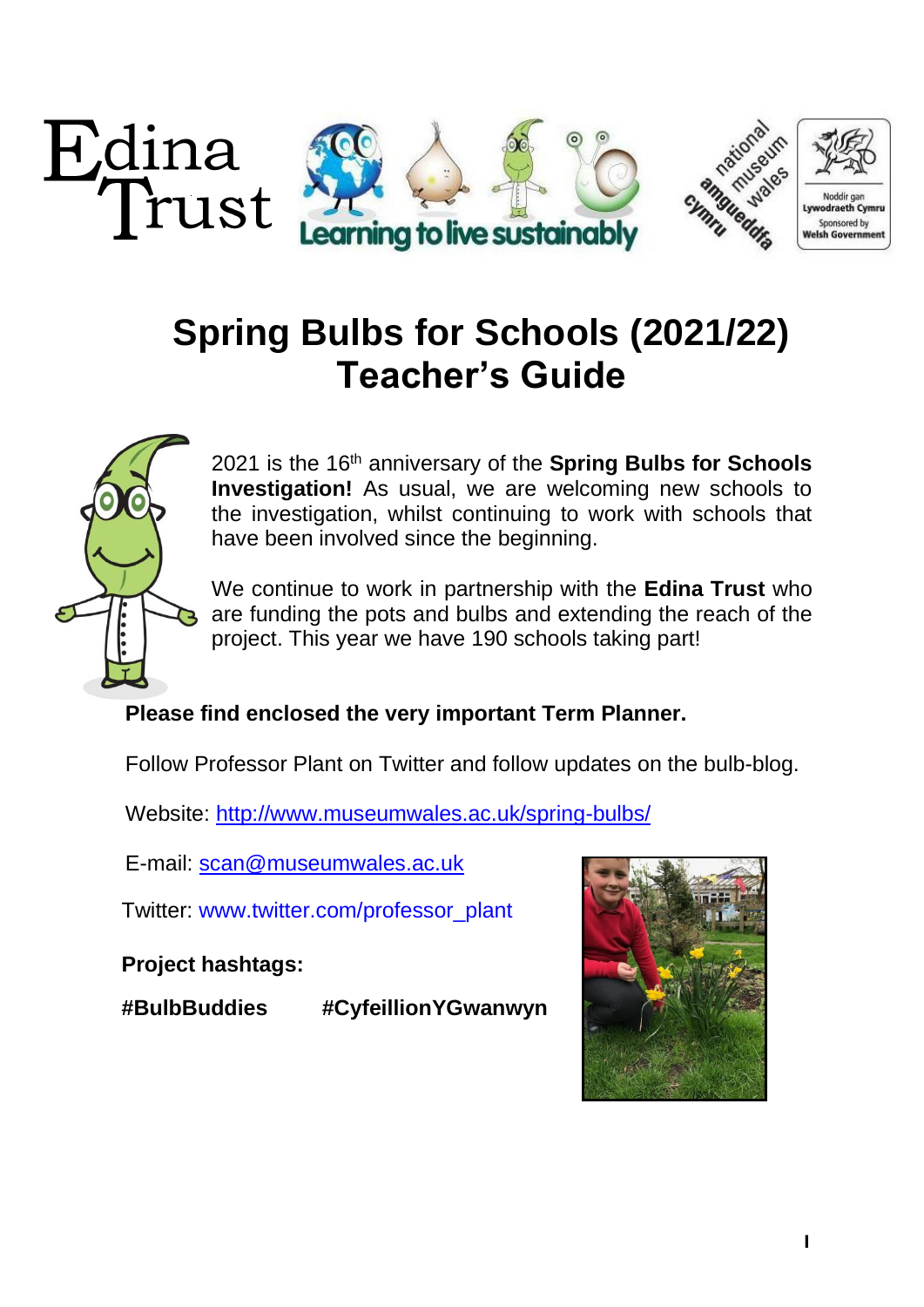## **Term Planner: 2021/22**

Here are the key dates for the project. Each stage has useful resources and PowerPoint files that you can use with your class.

**Download from:** <https://www.museumwales.ac.uk/spring-bulbs/>

| <b>Date</b>         | <b>Activity</b>                                                                                                                                                                                                                                                                                                                                     |
|---------------------|-----------------------------------------------------------------------------------------------------------------------------------------------------------------------------------------------------------------------------------------------------------------------------------------------------------------------------------------------------|
| W/C<br>27 September | Bulbs and pots to be delivered to all schools.                                                                                                                                                                                                                                                                                                      |
| Week of 4           | Getting started:                                                                                                                                                                                                                                                                                                                                    |
| October             | Introduce pupils to the project                                                                                                                                                                                                                                                                                                                     |
|                     | Prepare for planting                                                                                                                                                                                                                                                                                                                                |
|                     | Test username and password                                                                                                                                                                                                                                                                                                                          |
| 20 October          | <b>Planting day</b>                                                                                                                                                                                                                                                                                                                                 |
|                     | Remember to take photos for the competition!                                                                                                                                                                                                                                                                                                        |
| 27 October          | <b>Planting day</b> for schools that were on holiday the previous<br>week                                                                                                                                                                                                                                                                           |
|                     | Remember to take photos for the competition!                                                                                                                                                                                                                                                                                                        |
| 12 November         | Deadline for photos to be entered to the Planting Day photo<br>competition.                                                                                                                                                                                                                                                                         |
| 1 November          | All schools to begin keeping weather records and continue<br>until 1 April (entering 'no record' for days the school is closed).                                                                                                                                                                                                                    |
| January – March     | Encourage pupils to visit their bulbs regularly to observe them<br>grow. Note the flowering dates and heights of the plants and<br>enter these to the Museum website. One school from each<br>country will win a prize for the class. To be in for a chance of<br>winning you must enter all weekly weather data and flowering<br>dates by 1 April. |
| 1 April             | Deadline to send all individual flower records and school                                                                                                                                                                                                                                                                                           |
|                     | weather records to the website. This ensures that each                                                                                                                                                                                                                                                                                              |
|                     | pupil receives a Super Scientist certificate and pencil. If you                                                                                                                                                                                                                                                                                     |
|                     | enter all of your data you will be entered into a draw to win a<br>prize for your class.                                                                                                                                                                                                                                                            |
| 29 April            | Competition winners to be announced and published on the<br>website.                                                                                                                                                                                                                                                                                |
| Week of 16 May      | Certificates, pencils and seeds to be sent to awarded schools.                                                                                                                                                                                                                                                                                      |
| Week of 16 May      | Nature-Activity trip for winning school in Wales to be arranged<br>by this date for after half term.                                                                                                                                                                                                                                                |
| Week of 13 June     | Professor Plant's end of year report to be published on the<br>website and shared with all schools.                                                                                                                                                                                                                                                 |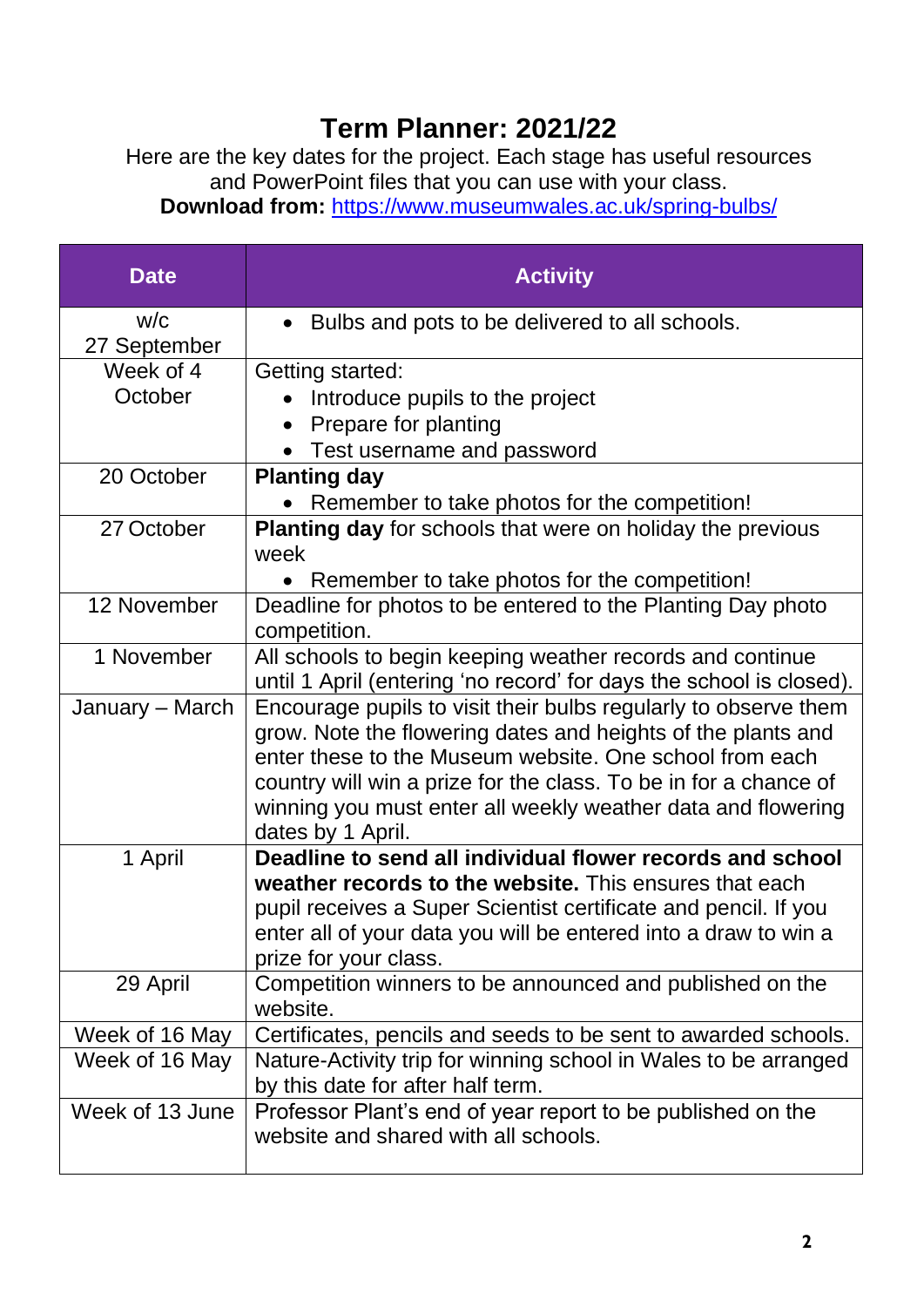| <b>Date</b>                                                                                     | <b>Activity details</b>                                                                                                                                                                                                                                                                                                                                                                                                                                                                                                                                                                                                                                                                                                                                                                                                                                                |
|-------------------------------------------------------------------------------------------------|------------------------------------------------------------------------------------------------------------------------------------------------------------------------------------------------------------------------------------------------------------------------------------------------------------------------------------------------------------------------------------------------------------------------------------------------------------------------------------------------------------------------------------------------------------------------------------------------------------------------------------------------------------------------------------------------------------------------------------------------------------------------------------------------------------------------------------------------------------------------|
| <b>Bulb and pot</b><br>delivery:<br>All equipment to be<br>delivered to schools<br>by 1 October | <b>Spring Bulbs for Schools Investigation pack</b><br>Your Spring Bulbs for Schools Investigation pack will be delivered to<br>your school by the date shown. Please remove the bulbs from the box<br>and store them in a cool, dry place. The bulbs won't get enough air if<br>they are left in the box.<br>Your pack should contain:<br>One daffodil bulb per pupil (Tenby<br>Daffodil)<br>One crocus bulb per pupil (Whitewell<br>$\bullet$<br>Purple)<br>Mystery bulbs<br>One pot per pupil<br>A thermometer<br>A rain gauge<br>$\bullet$<br>A gift voucher to purchase compost<br>A folder containing information on the project<br>$\bullet$                                                                                                                                                                                                                     |
| <b>Getting started:</b><br><b>Week of 4 October</b>                                             | Introduce pupils to the project and prepare for planting<br>Before planting, pupils will need to name and adopt their bulbs and<br>$\bullet$<br>make labels for their pots. This is a good time to discuss what a plant<br>needs to grow and to decide where to position the bulbs outside in<br>your school grounds. Please use the<br>resources below.<br><b>Resources at:</b><br>http://www.museumwales.ac.uk/spring-bulbs/<br>A letter from Professor Plant<br>Adopting and Caring for your Bulbs<br>• Make your own bulb label<br><b>Bulb adoption certificate</b><br>You will need to purchase general, peat free<br>compost with your gift voucher before<br>planting day.<br><b>Test your username and password:</b> Teachers will be e-mailed<br>account details to use to enter data to the museum website. Please<br>follow the instructions in the e-mail. |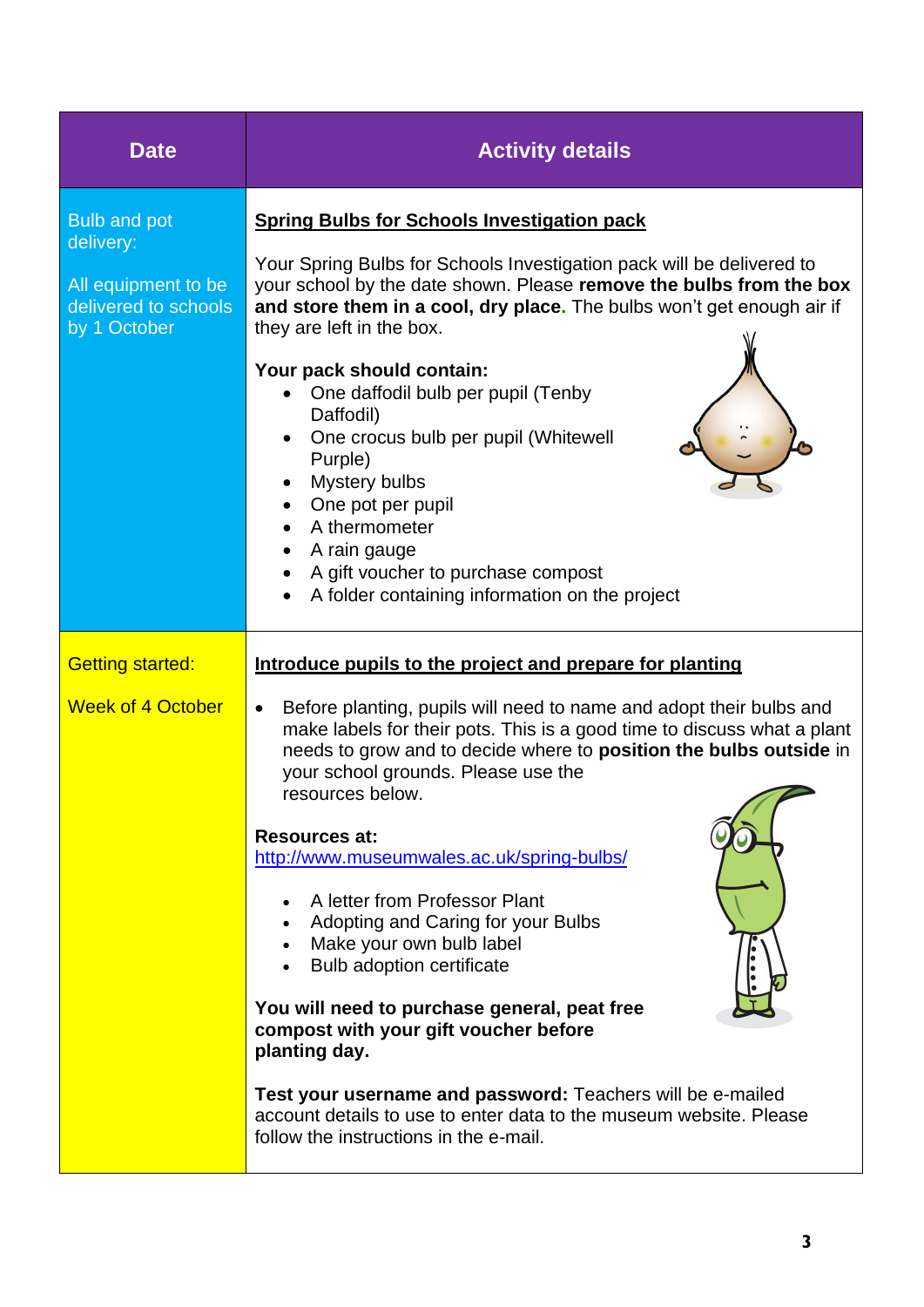#### Planting day:

20 October: All schools

27 October: Any schools that were on holiday the previous week

Planting Day Competition:

Enter by 12 November

#### **Schools to plant bulbs on the same date to ensure a fair-test**

• Pupils will need to plant their bulbs and attach the label they have prepared to help them identify their pot. If you can't plant on this date please plant as close to this date as possible and make a note of the date. **You will need to have general, peat free compost ready for this activity**. No trowels or spades are necessary. Discuss safety rules with the class before planting.

#### **Resources at:**

#### <http://www.museumwales.ac.uk/spring-bulbs/>

- Planting your bulbs
- Make your own mini-origami booklet about the secret life of a bulb



#### **Planting Day Competition**

Share images of your class planting their bulbs to enter the planting day competition. You can be as creative with these as you like. Please share them via Twitter or email.

Schools taking part in the Edina Trust extension project can share their images via Twitter by tagging @EdinaTrust or by emailing [samanthamoore@edinatrust.org.uk](mailto:samanthamoore@edinatrust.org.uk)

Schools in Wales can send their photos to Amgueddfa Cymru - National Museum Wales via Twitter by tagging @Professor\_Plant or by emailing: [scan@musuemwales.ac.uk](mailto:scan@musuemwales.ac.uk)



Send your stories and pictures to our bulb-blog and follow Professor Plant on Twitter! [www.twitter.com/Professor\\_Plant](http://www.twitter.com/Professor_Plant)

**Project hashtags 2021/22: #BulbBuddies #CyfeillionYGwanwyn**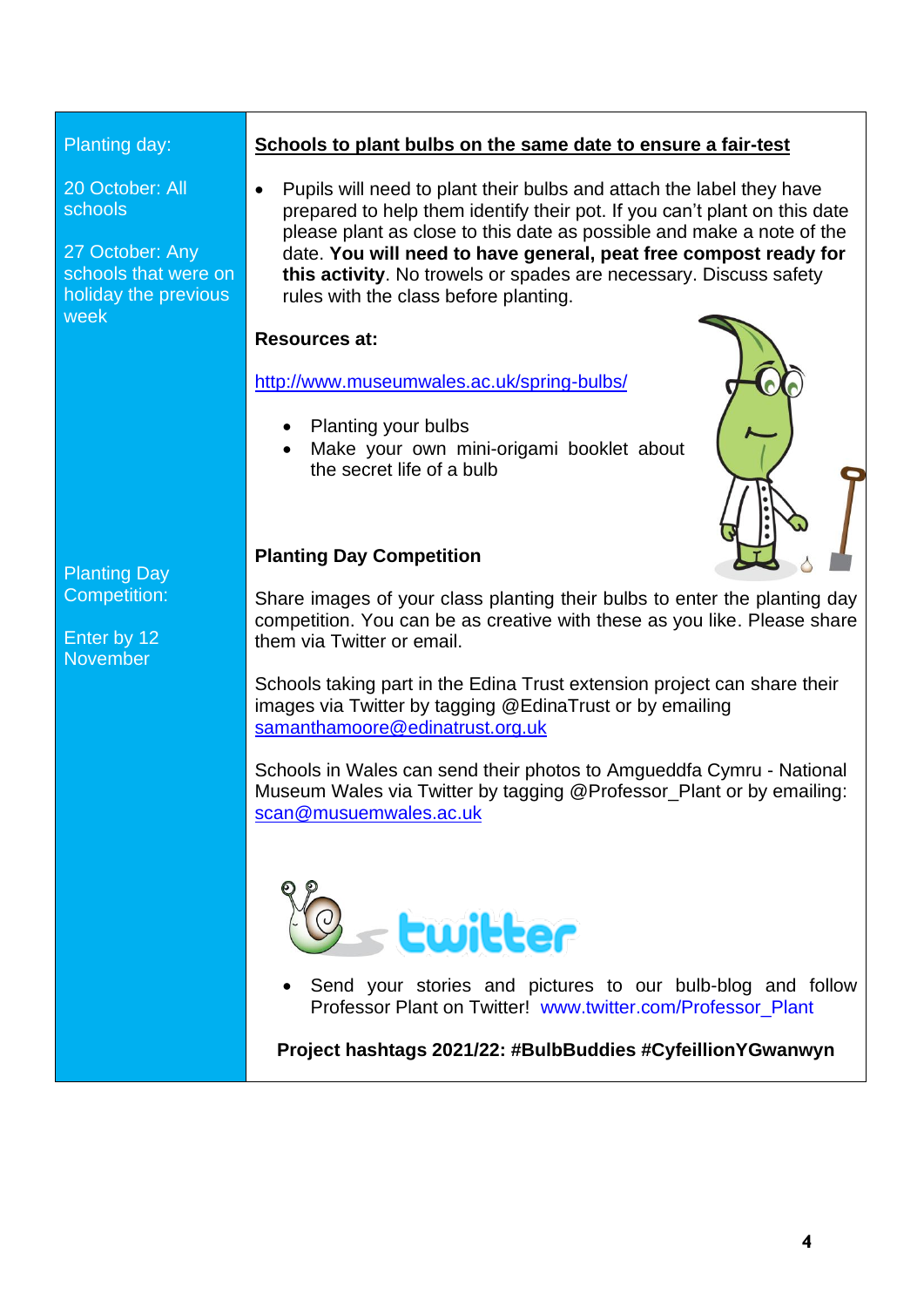| <b>Keeping weather</b><br>records:<br><b>Begin: 1 November</b><br><b>Continue until:</b><br>1 April (entering 'no<br>record' for days<br>school is closed) | <b>Begin keeping weather records</b><br>Pupils will need to begin collecting<br>information, using equipment and<br>sending data via the website.<br>Teachers will need to gather: rain<br>gauge, thermometer, rulers, pencils,<br>the weather chart and the class<br>username and password (ready for<br>logging into the website).<br>If pupils enter data weekly then<br>schools can compare weather records<br>and study the map to identify local<br>trends. Please send data weekly, on Friday afternoons if you can.<br>Schools may also wish to study last year's records and findings.<br>Resources at: http://www.museumwales.ac.uk/spring-bulbs/<br>Keeping weather records<br>School weather chart<br>My daffodil<br>$\bullet$<br>My crocus<br>Map and weather charts |
|------------------------------------------------------------------------------------------------------------------------------------------------------------|-----------------------------------------------------------------------------------------------------------------------------------------------------------------------------------------------------------------------------------------------------------------------------------------------------------------------------------------------------------------------------------------------------------------------------------------------------------------------------------------------------------------------------------------------------------------------------------------------------------------------------------------------------------------------------------------------------------------------------------------------------------------------------------|
|                                                                                                                                                            | Previous results                                                                                                                                                                                                                                                                                                                                                                                                                                                                                                                                                                                                                                                                                                                                                                  |
| <b>Keeping flower</b><br>records:                                                                                                                          | <b>Watch your plants grow</b>                                                                                                                                                                                                                                                                                                                                                                                                                                                                                                                                                                                                                                                                                                                                                     |
| January to March                                                                                                                                           | Encourage pupils to visit their bulbs regularly between January and<br>March. Each pupil is asked to record the date their plant flowers and its<br>height on that date to the museum website.                                                                                                                                                                                                                                                                                                                                                                                                                                                                                                                                                                                    |
|                                                                                                                                                            | Pupils are to continue keeping weather records<br>as in previous term. Pupils can update Professor<br>Plant on how their plants are doing by entering<br>comments with their weekly weather data.<br>Remember to send your stories and pictures to our<br>bulb-blog and follow Professor Plant on Twitter!<br>www.twitter.com/Professor_Plant                                                                                                                                                                                                                                                                                                                                                                                                                                     |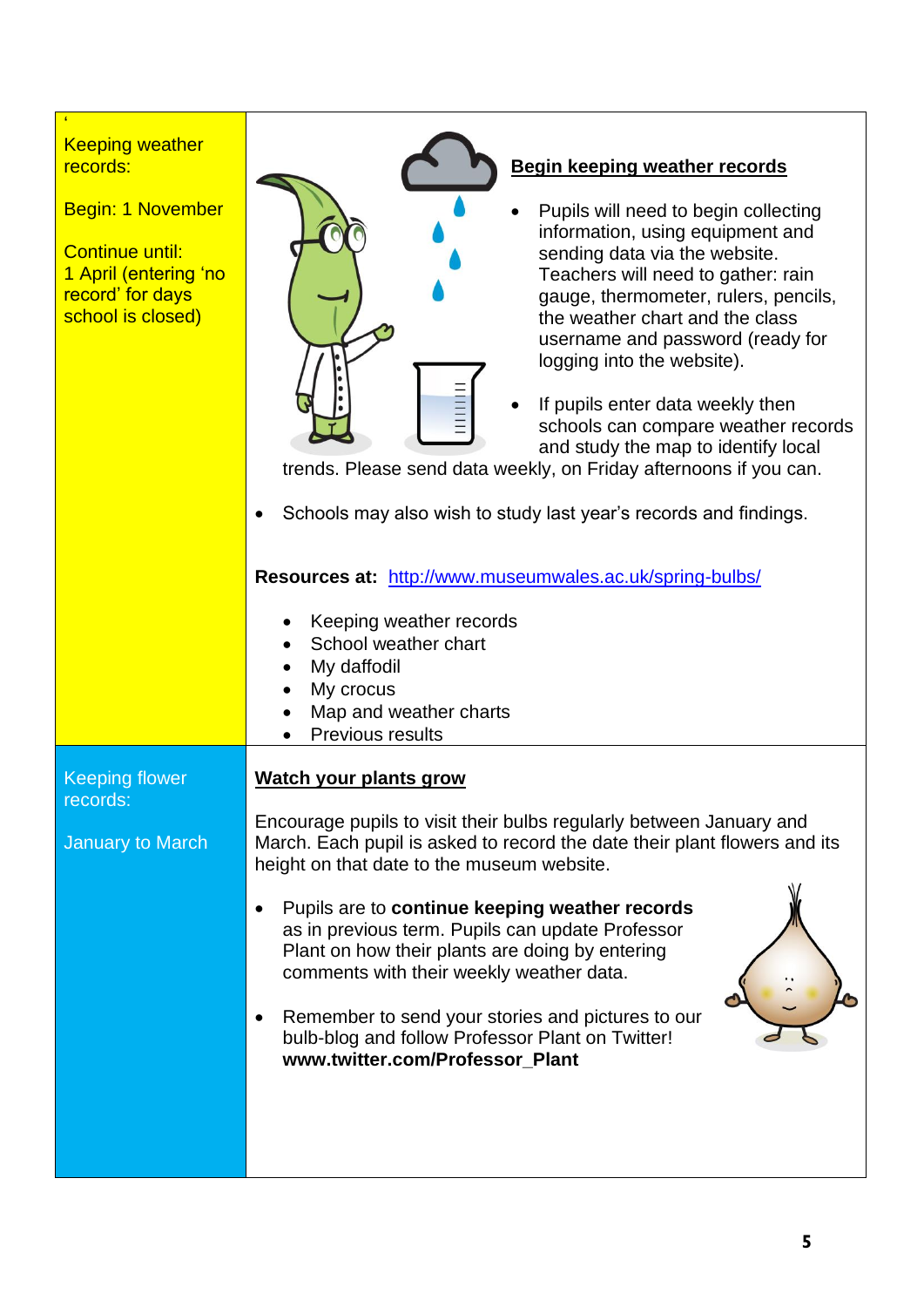| <b>Keeping flower</b><br>records:<br><b>January to March</b> | <b>Mapping.</b> Pupils should be encouraged to look at the map on the<br>$\bullet$<br>museum website to see where plants are flowering first. They can<br>also look at each schools weather data to see if this offers insight to<br>why plants might have flowered earlier in some areas.                                                                                                                                                                                                                                                                                                                                                                                                                       |
|--------------------------------------------------------------|------------------------------------------------------------------------------------------------------------------------------------------------------------------------------------------------------------------------------------------------------------------------------------------------------------------------------------------------------------------------------------------------------------------------------------------------------------------------------------------------------------------------------------------------------------------------------------------------------------------------------------------------------------------------------------------------------------------|
|                                                              | When and what to record. Use the 'keeping flower records'<br>$\bullet$<br>PowerPoint to ensure that all pupils know how to tell when their plant<br>has flowered. Ask pupils to log the flowering date and the height of<br>the plant on that date to the Museum website. After entering the first<br>flowering date a flower will appear above your school on the flower<br>map and the date will appear on the flower chart. Ask each pupil to<br>send in their records as flowers open, so that the website can<br>calculate an average flowering date for your school. This can be used<br>to compare trends. For more information on how to send in data see:<br>http://www.museumwales.ac.uk/spring-bulbs/ |
|                                                              | While the bulbs grow. This is a good time to discuss the potential<br>$\bullet$<br>implications of climate change and to put the importance of the<br>investigation into context. There are resources relating to global<br>warming on the website. Pupils can make energy saving pledges and<br>discover how long they would need to run to power a light bulb.                                                                                                                                                                                                                                                                                                                                                 |
|                                                              | When the flowers open. Ask pupils to create a botanical drawing of<br>$\bullet$<br>their plants to highlight the structure and function of different parts of<br>the plant. There are examples and resources to help label parts of<br>the plant on the website. Pupils may take their daffodil home once it<br>has flowered (at the teacher's discretion). Please share the resource<br>'bulb care after flowering' with pupils at this point.                                                                                                                                                                                                                                                                  |
|                                                              | How to get certificates. All schools that send in full records will<br>٠<br>receive Super Scientist certificates, pencils and seeds. Please<br>make sure all weather and flowering records are sent to Professor<br>Plant through the website by 1 April.                                                                                                                                                                                                                                                                                                                                                                                                                                                        |
|                                                              | If plants haven't flowered. Don't worry if some plants haven't<br>$\bullet$<br>flowered by 1 April. Please ask pupils to take their plants home with<br>them for the holidays. Those whose plants haven't flowered could be<br>asked to enter the flowering date from home. We require a flowering<br>date for both the daffodil and crocus from each pupil, so that our<br>mapping system can calculate the average flowering dates for your<br>school.                                                                                                                                                                                                                                                         |
|                                                              | What to do next. Please use the 'bulb care after flowering' resource<br>on the website. At the end of the project please reuse, upcycle or<br>recycle your plant pots. The plant pots are made from recycled plastic<br>and are fully recyclable.                                                                                                                                                                                                                                                                                                                                                                                                                                                                |
|                                                              | Certificates will be sent to awarded schools the week of 16 May.                                                                                                                                                                                                                                                                                                                                                                                                                                                                                                                                                                                                                                                 |